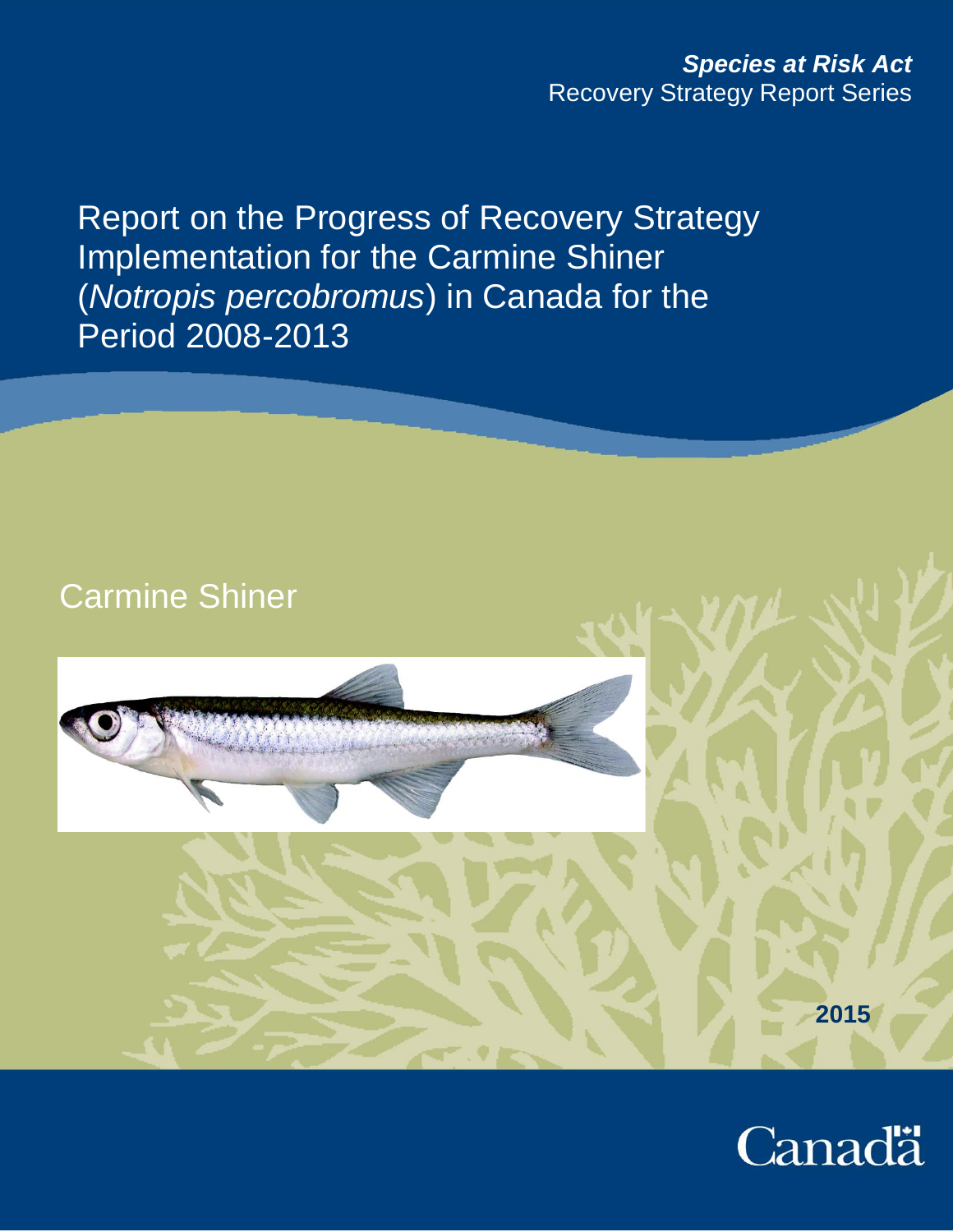### **Recommended Citation:**

Fisheries and Oceans Canada. 2015. Report on the Progress of Recovery Strategy Implementation for the Carmine Shiner (*Notropis percobromus*) in Canada for the Period 2008 – 2013 Species at Risk Act Recovery Strategy Report Series. Fisheries and Oceans Canada, Ottawa. v + 15 pp.

For copies of the progress report, or for additional information on species at risk, including COSEWIC Status Reports, residence descriptions, action plans, and other related recovery documents, please visit the [SAR Public Registry.](http://www.sararegistry.gc.ca/)

Cover illustrations: Doug Watkinson, Fisheries and Oceans Canada, Winnipeg

Également disponible en français sous le titre:

Rapport sur les progrès de la mise en œuvre du programme de rétablissement de la tête carminée (*Notropis percobromus*) au Canada pour la période 2008-2013.

© Her Majesty the Queen in Right of Canada, represented by the Minister of Fisheries and Oceans Canada, 2015 All rights reserved. ISBN 978-0-660-02787-6 Catalogue no. En3-4/38-1-2015E-PDF

*Content (excluding the cover illustration) may be used without permission, with appropriate credit to the source.*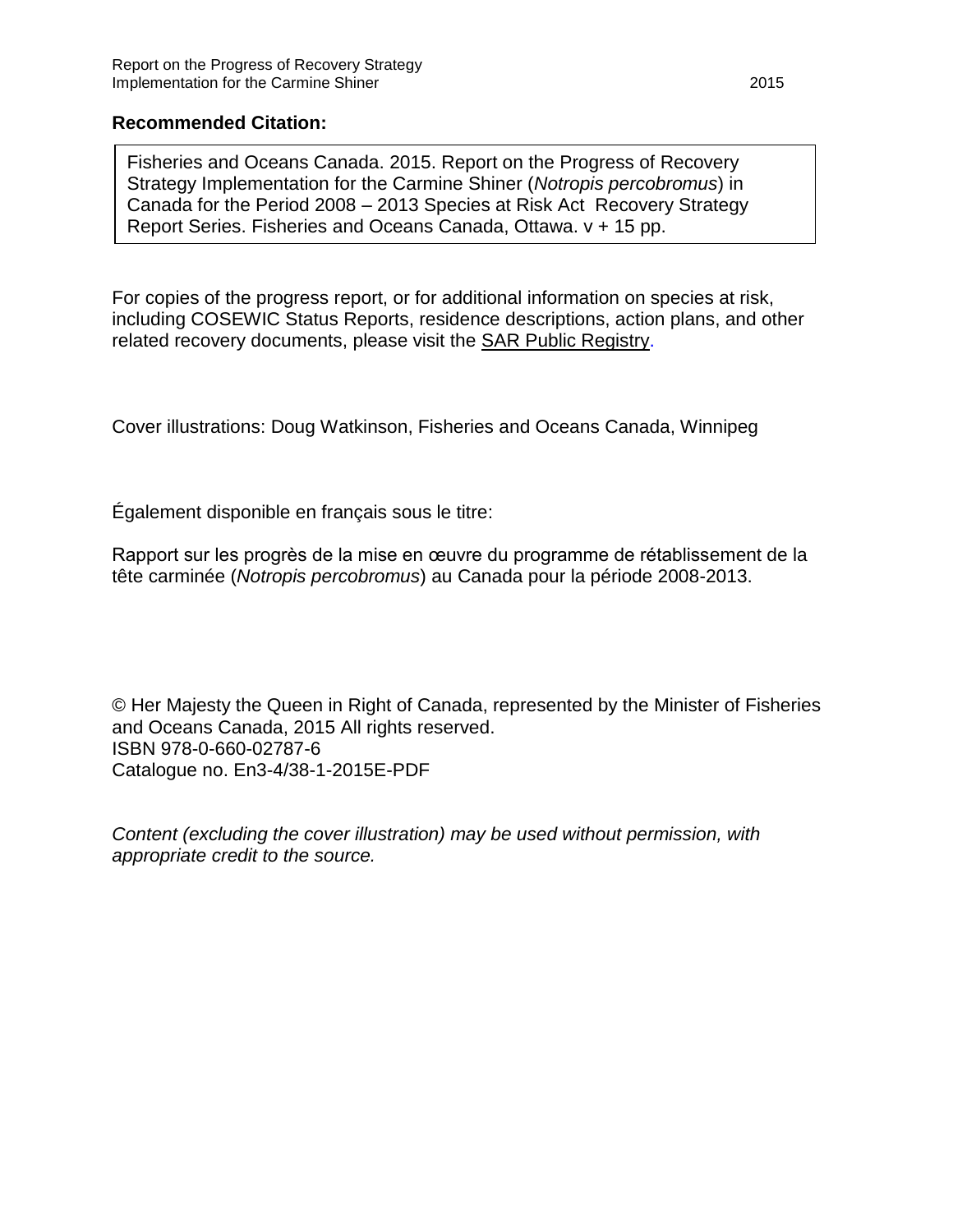# **Preface**

Section 46 of the *Species at Risk Act* (*SARA*) requires the competent Minister to report on the implementation of the recovery strategy for a species at risk, and on the progress towards meeting its objectives within five years of the date when the recovery strategy was placed on the Species at Risk Public Registry.

Reporting on the progress of recovery strategy implementation requires reporting on the collective efforts of the competent Minister, provincial organizations and all other parties involved in conducting activities that contribute towards the species' recovery.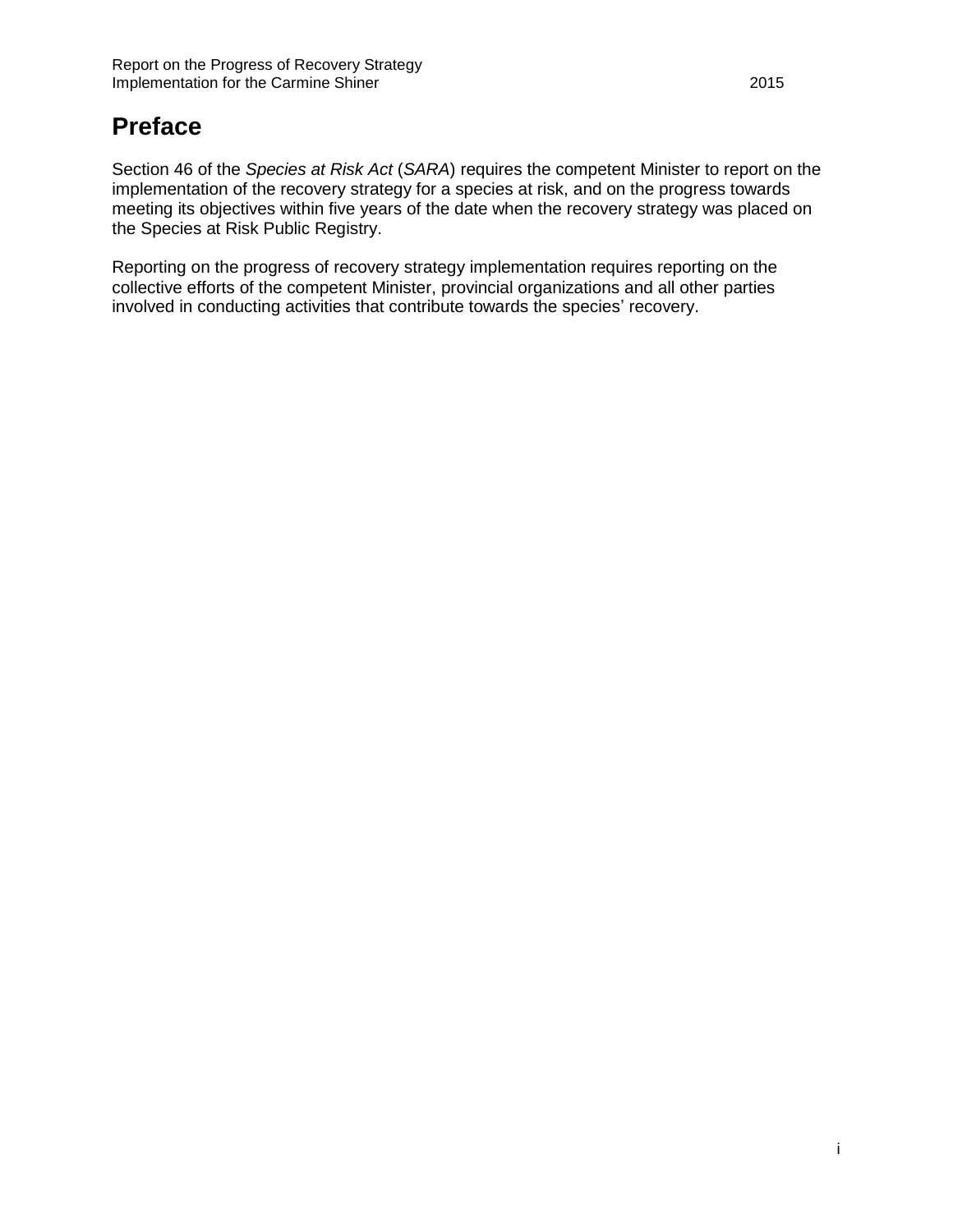# **Acknowledgments**

Fisheries and Oceans Canada would like to thank the members of the Carmine Shiner Recovery Team for their support in the development of this progress report. This document was prepared by Dana Boyter (Fisheries and Oceans Canada).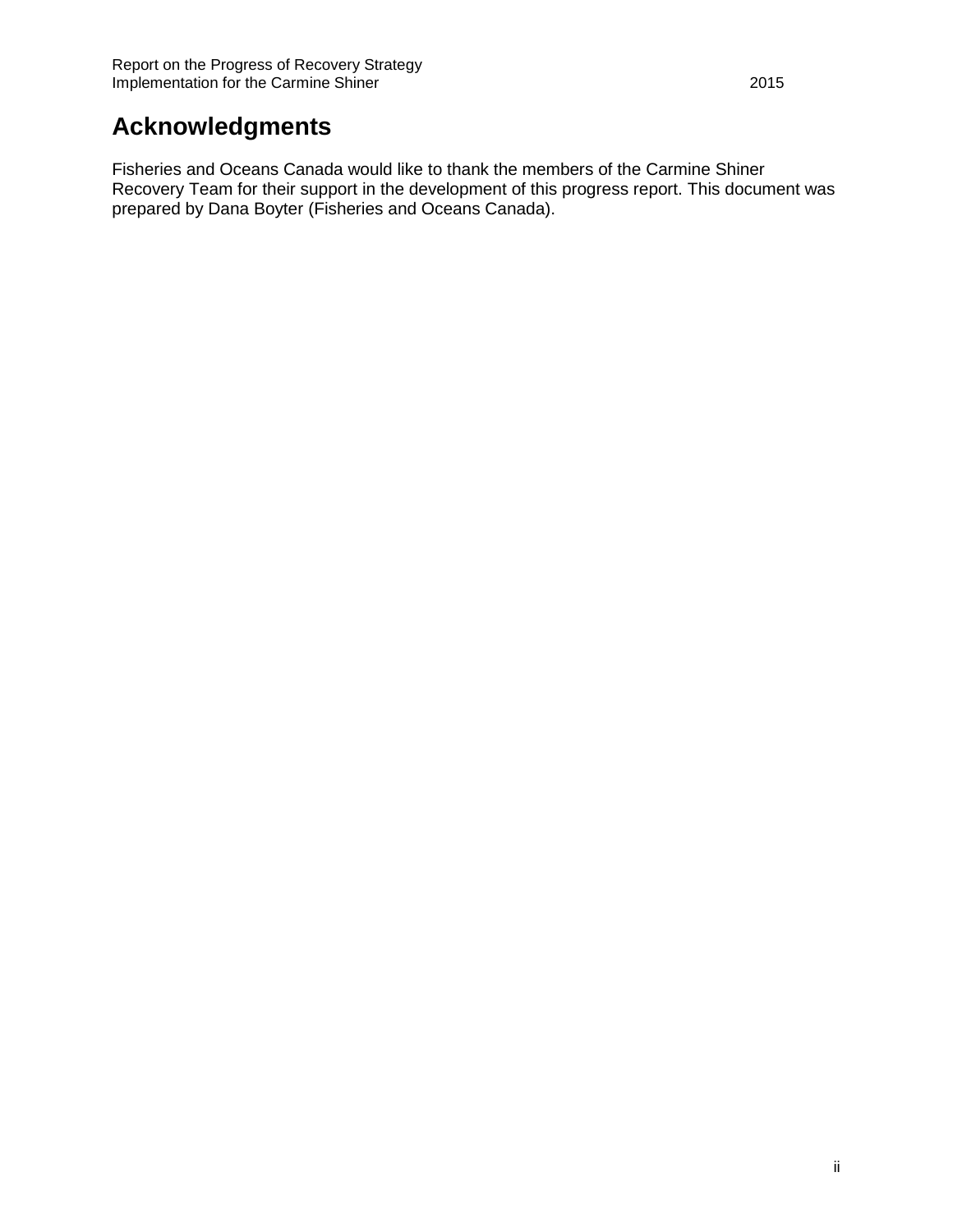## <span id="page-4-0"></span>**Executive Summary**

In 2003, the Manitoba population of Carmine Shiner was legally listed as a "Threatened" species under the *Species at Risk Act (SARA*). In 2006, COSEWIC re-examined and confirmed the status of the Carmine Shiner as "Threatened" based on an updated status report (COSEWIC 2006). Once a species is listed under the *SARA* as "Threatened", a recovery strategy must be developed. The Carmine Shiner Recovery Team developed the first recovery strategy (Fisheries and Oceans Canada 2008) which was posted on the Species at Risk Public Registry in 2008. The recovery strategy was revised and re-posted to the Species at Risk Public Registry in 2013 (Fisheries and Oceans Canada 2013). This report addresses the progress towards meeting the objectives listed in the Recovery Strategy for the Carmine Shiner in Canada, since its publication in 2008.

Significant accomplishments in meeting the recovery objectives as stated in the recovery strategy are:

- In 2011, Fisheries and Oceans Canada (DFO) Science division completed extensive sampling and survey work to help identify critical habitat, as identified on the Recovery Strategy Schedule of Studies.
- In 2011, DFO held an advisory meeting to assess the recovery potential of the Carmine Shiner (DFO 2013). Experts from Fisheries and Oceans Canada, the provincial government, and academia were invited to participate in the meeting.
- In 2013, the Carmine Shiner Recovery Team revised the recovery strategy to include the identification and protection of critical habitat for the Carmine Shiner.
- DFO has been involved in outreach activities to provide information on Species at Risk at the local, regional and national level. Presentations have included information on the status of the Carmine Shiner and its critical habitat. DFO has also developed and provided Species at Risk education packages to teachers.

The goal of the 2008 recovery strategy, "To maintain self-sustaining populations of the Carmine Shiner by reducing or eliminating potential threats to the species and its habitat" remained the same in the 2013 recovery strategy. The key objectives listed in the 2013 recovery strategy are:

- 1. Maintain Carmine Shiner populations at their current abundance and within their present distribution within the Whitemouth, Birch and Winnipeg river systems;
- 2. Identify and protect critical habitat of the Carmine Shiner; and
- 3. Identify potential threats to the Carmine Shiner from human activities and ecological processes and develop plans to avoid, eliminate, or mitigate these threats.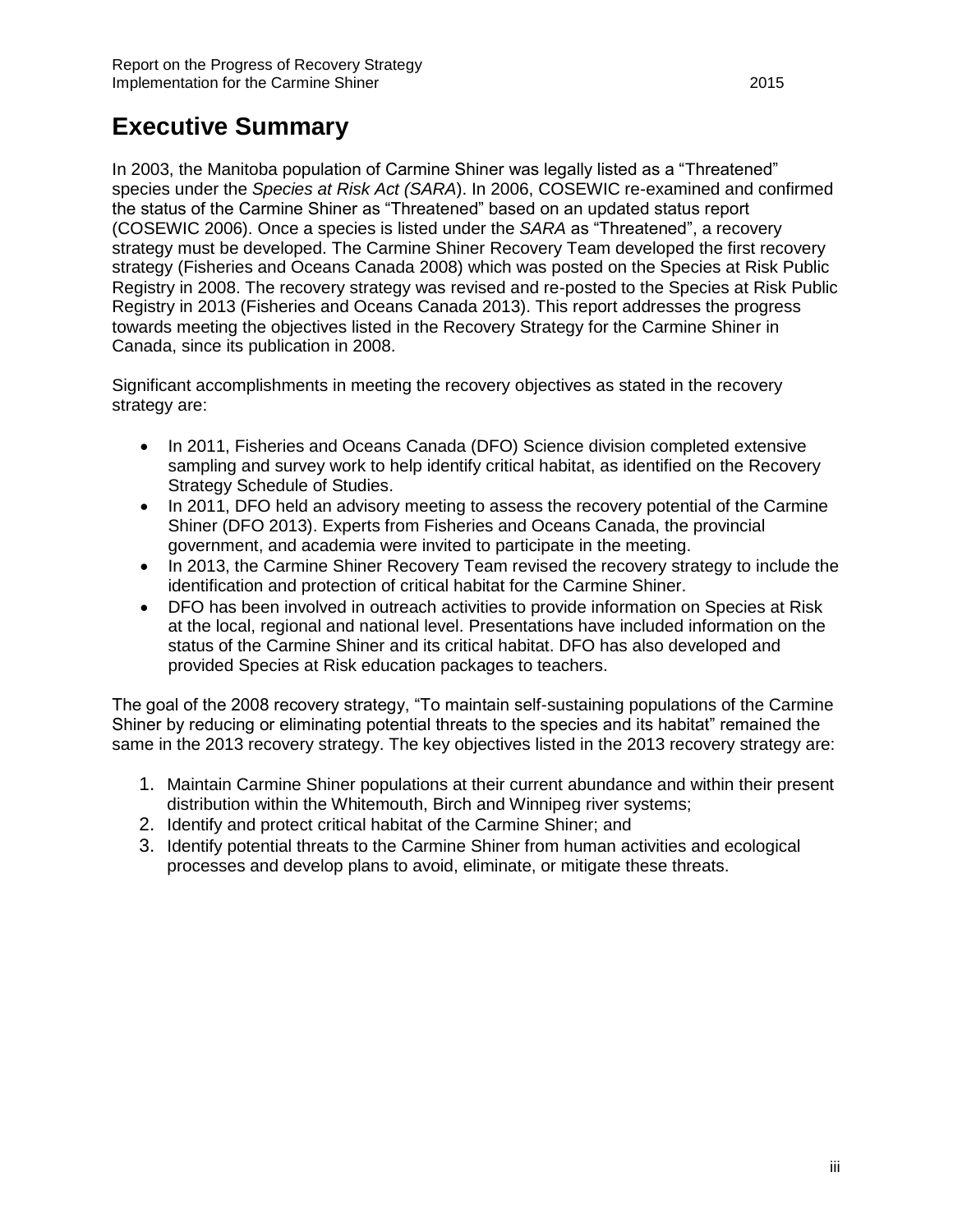# **Table of Contents**

<span id="page-5-0"></span>

| 1.               |  |
|------------------|--|
|                  |  |
|                  |  |
|                  |  |
|                  |  |
| 2 <sub>1</sub>   |  |
| 2.1.             |  |
| 2.2 <sub>1</sub> |  |
| 3.               |  |
| 3.1.             |  |
| 3.2.             |  |
| 3.3.             |  |
|                  |  |
|                  |  |
| 4.               |  |
| 5.               |  |
|                  |  |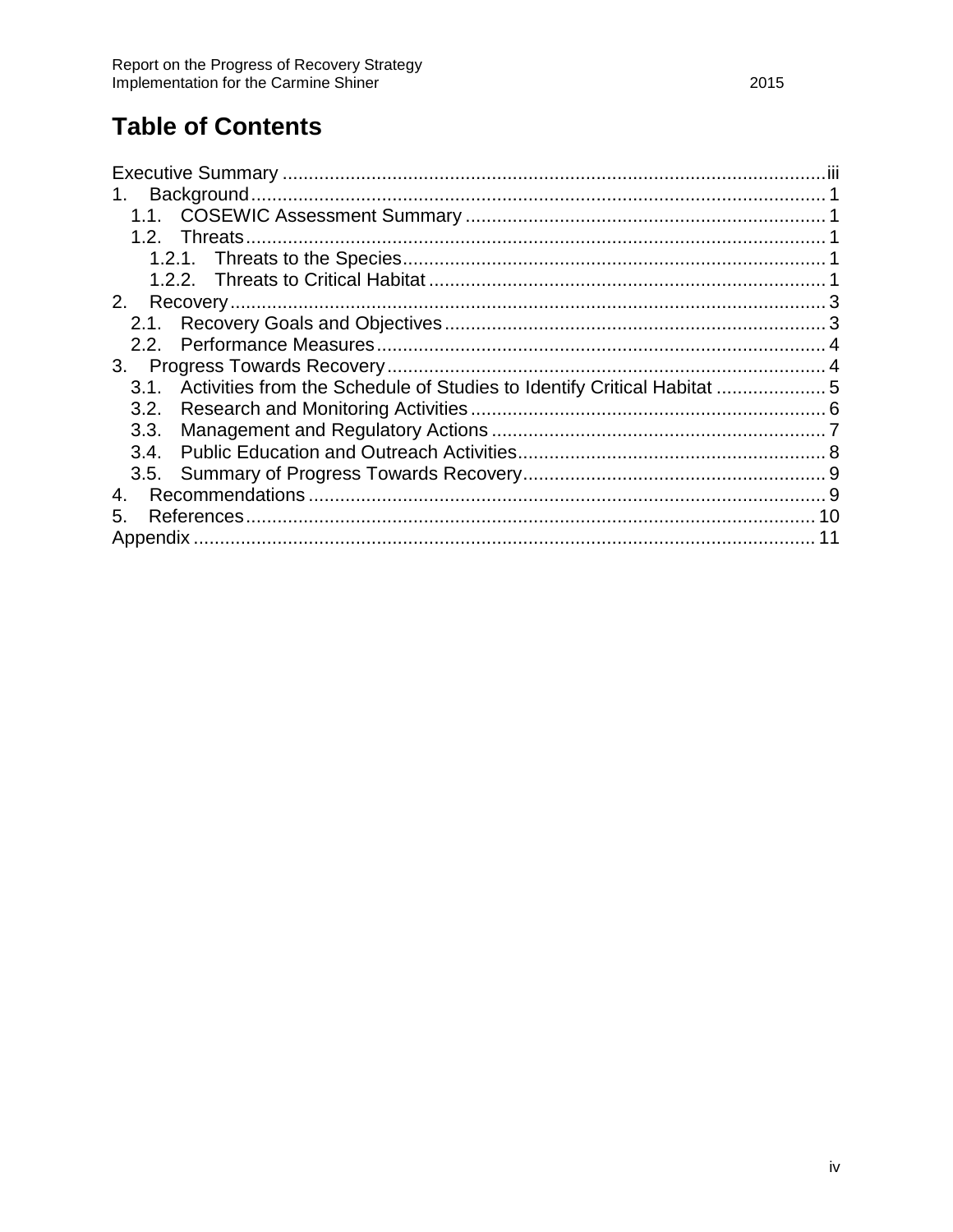## **1. Background**

## <span id="page-6-0"></span>**1.1. COSEWIC Assessment Summary**

#### **ASSESSMENT SUMMARY – April 2006**

#### **Common name**

Carmine Shiner

**Scientific name** *Notropis percobromus*

#### **Status**

Threatened

#### **Reason for designation**

This freshwater fish species occurs in an extremely restricted area of Manitoba. The major threat to the species is the alteration in water flow as a result of stream regulation.

### **Occurrence**

Manitoba

#### **Status history**

Designated Special Concern in April 1994. Status re-examined and designated Threatened in November 2001 and in April 2006. Last assessment based on an updated status report.

### <span id="page-6-1"></span>**1.2. Threats**

### <span id="page-6-2"></span>**1.2.1. Threats to the Species at Risk**

An assessment of the threats to the Carmine Shiner in the Whitemouth River system, the Bird River and the Pinawa Channel, Manitoba is described in Table 1. A brief description of the methods and assessment of threats are provided in the Appendix.

### <span id="page-6-3"></span>**1.2.2. Threats to Critical Habitat**

Critical habitat was not identified in the 2008 *Recovery Strategy for the Carmine Shiner (Notropis percobromus) in Canada*, due to limited knowledge of the biology, life history or habitat requirements of the Carmine Shiner. Critical habitat has since been identified to the extent possible in an updated recovery strategy that was posted on the Species at Risk Public Registry in 2013.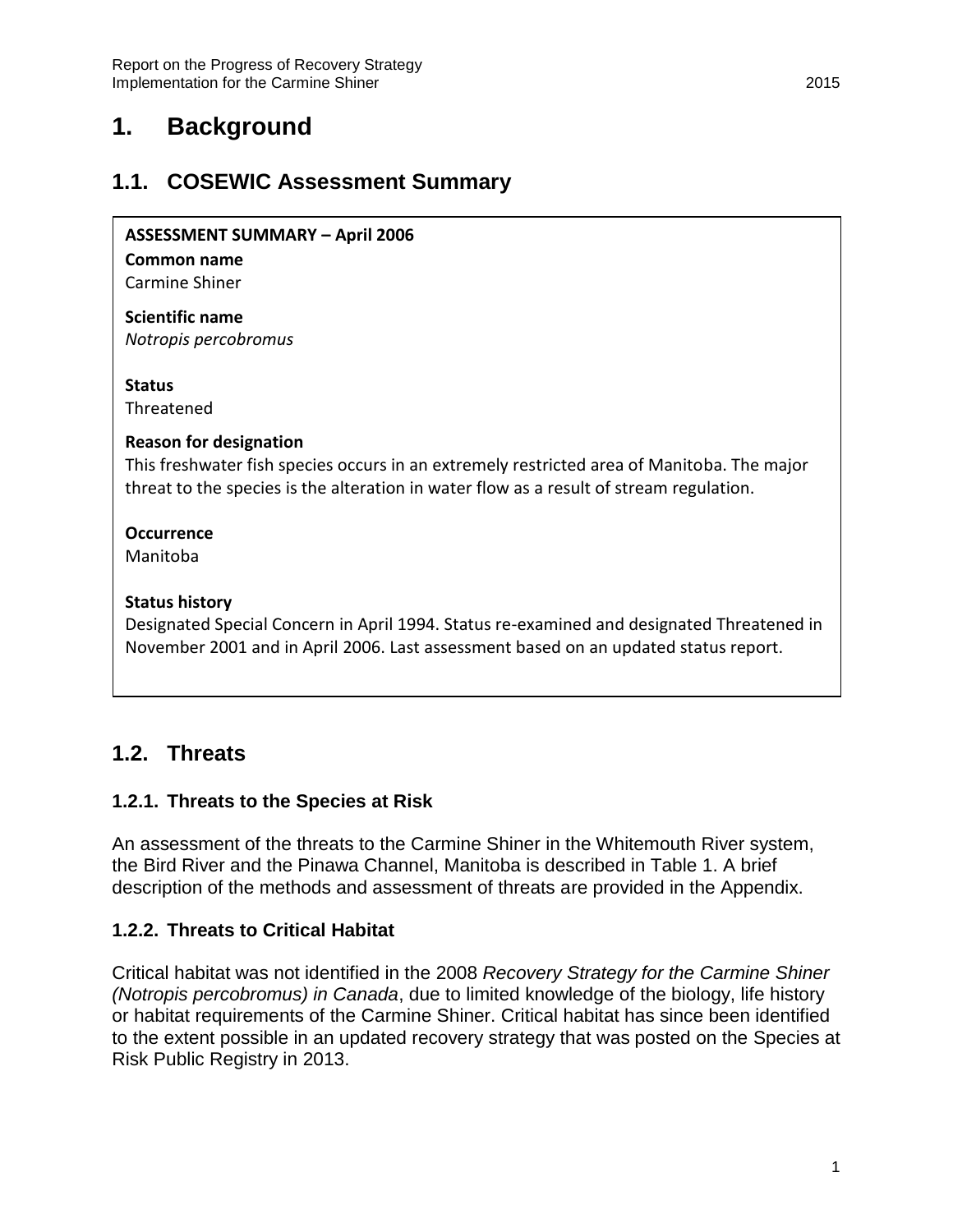### **Table 1. Carmine Shiner threats assessment summary by location.**

|                                    | <b>WATERBODY</b>                                                                    |                            |        |                   |        |                       |   |
|------------------------------------|-------------------------------------------------------------------------------------|----------------------------|--------|-------------------|--------|-----------------------|---|
|                                    |                                                                                     | <b>Whitemouth River***</b> |        | <b>Bird River</b> |        | <b>Pinawa Channel</b> |   |
| <b>THREAT: Mechanism/Source</b>    | Threat<br>significance* potential** significance  potential significance  potential | Mitigation                 | Threat | Mitigation        | Threat | Mitigation            |   |
| <b>OVER-EXPLOITATION:</b>          | <b>Bait fisheries</b>                                                               |                            | н      |                   | H      |                       | H |
| <b>SPECIES INTRODUCTIONS:</b>      | Predation,<br>competition, food<br>web disruption                                   | M                          |        | ?                 |        | ?                     |   |
| <b>HABITAT LOSS / DEGRADATION:</b> | Flow alteration                                                                     | ?                          | H      | $\boldsymbol{P}$  |        | ?                     | M |
|                                    | Shoreline/ riparian<br>development                                                  | M                          | M      | $\overline{?}$    | M      | ?                     | M |
|                                    | Landscape<br>changes                                                                | $\overline{?}$             | M      | ?                 | M      | ?                     | M |
|                                    | Climate change                                                                      | ?                          | L      | ?                 |        | ?                     |   |
| <b>POLLUTION:</b>                  | Point sources                                                                       | ?                          | M      | ?                 | H      | ?                     | H |
|                                    | Non-point sources                                                                   | ?                          | M      | ?                 | M      | ?                     |   |
| <b>OTHER:</b>                      | Scientific sampling                                                                 |                            | H      |                   | H      |                       | H |
|                                    | Hybridization                                                                       |                            | L      |                   |        |                       |   |

\*Threat significance: High (H), Moderate (M), Low (L)

\*\*Mitigation potential: High (H), Moderate (M), Low (L)

\*\*\* Includes the Winnipeg River main stem in the vicinity of the Whitemouth River outfall.

? Denotes uncertainty, and the need for research.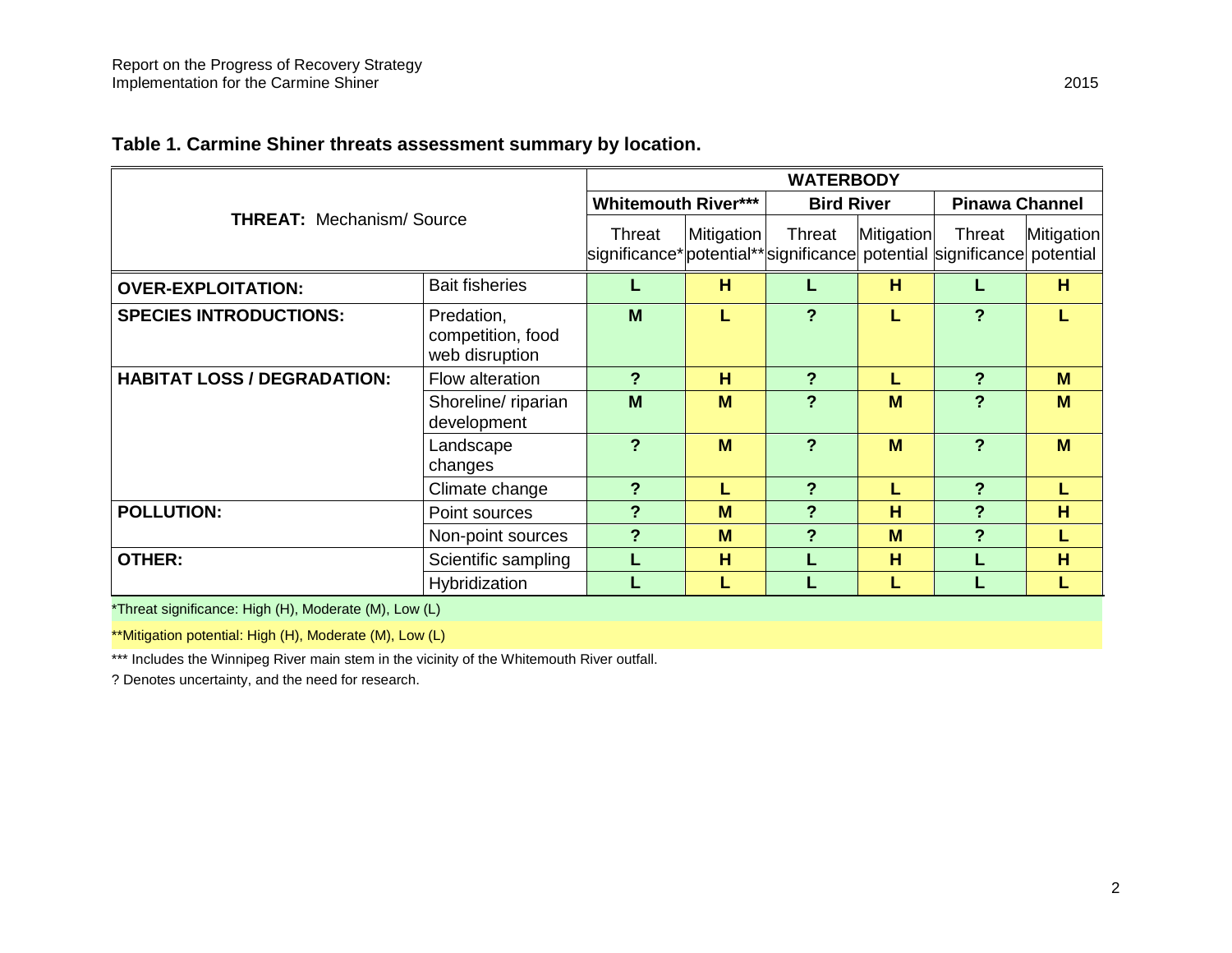The following are the activities likely to destroy critical habitat as summarized from the Recovery Strategy (Fisheries and Oceans Canada 2013):

- Shoreline development: Extensive development on the shoreline and riparian areas from cottages, year-round homes and agriculture;
- Pollution: Over-application of fertilizer and improper nutrient management;
- Landscape activities: Altered flow regimes and work in and around water resulting in siltation and turbidity; and
- Landscape changes: Dredging, grading, excavation, placement of material or structures in the water, shoreline hardening, and construction of physical barriers (dams, roadways, culverts).

# <span id="page-8-0"></span>**2. Recovery**

## <span id="page-8-1"></span>**2.1. Recovery Goals and Objectives**

### **Recovery goal**

There is no evidence to date that populations of the Carmine Shiner in Manitoba have suffered any serious decline in abundance or distribution over time. However, the species abundance and distribution do appear to be very limited, which may make it sensitive to future anthropogenic disturbances. Consequently, the emphasis of the recovery goal should be to ensure the continued existence of healthy, self-sustaining populations within their current distribution. This goal can be achieved through mitigating existing or potential threats to the species and through increasing our knowledge of the species biology, ecology, and life history to improve our ability to manage and protect the species and its habitat. As species recovery is not required, the recovery strategy focuses on the maintenance or conservation of existing populations and their habitats. The recovery goal for the Carmine Shiner is:

### *"To maintain self-sustaining populations of the Carmine Shiner by reducing or eliminating potential threats to the species and its habitats"*

### **Recovery Objectives (Short-term: 5-years)**

To achieve the above goal, a number of recovery objectives are also proposed. These include both population and distribution objectives, and threat mitigation objectives. The objectives take into consideration the uncertainty associated with our knowledge of the species biology, life history, abundance, and habitat requirements, as well as the impact of identified threats to its survival. The recovery objectives are to:

- 1. Maintain Carmine Shiner populations at their current abundance and within their present distribution within the Whitemouth, Birch and Winnipeg river systems;
- 2. Identify and protect critical habitat of the Carmine Shiner; and to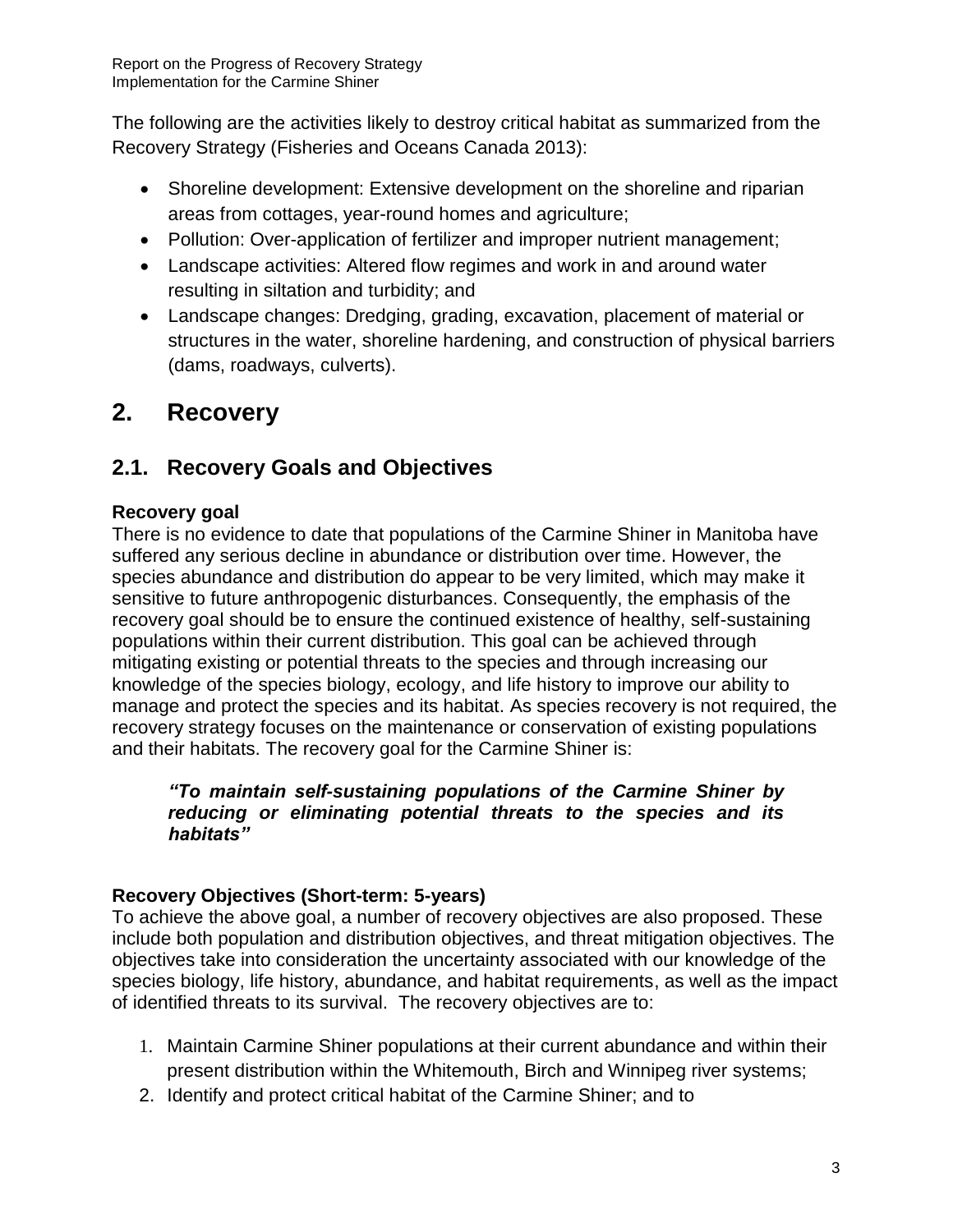Report on the Progress of Recovery Strategy Implementation for the Carmine Shiner

3. Identify potential threats to the Carmine Shiner from human activities and ecological processes, and incorporate mitigation measures into the Action Plan to avoid, eliminate, or mitigate these threats.

## <span id="page-9-0"></span>**2.2. Performance Measures**

The Recovery Team will monitor the implementation of the recovery strategy and any associated action plans for the Carmine Shiner on an ongoing basis. The Team will be responsible for reviewing and evaluating the performance and implementation of the recovery strategy and associated action plans, and their success in achieving the stated recovery goals and objectives. It will meet annually over a period of five years to evaluate the success of the strategy and to recommend any changes in direction. During the fifth year, the overall recovery strategy will be re-visited to determine whether:

- The goals and objectives are still being met;
- The goals and objectives need to be amended; or
- A fundamental change in approach to addressing the goals and objectives may be warranted.

Appropriate action, including amending or rewriting the strategy, will be considered at that time. Evaluations shall be based on the comparison of specific performance measures to the stated recovery objectives. Whenever possible, scientific studies will also be peer reviewed.

The recovery approaches identified in the Recovery Strategy are as follows:

- Research and monitoring  $(R)$ ;
- Management and regulatory actions (M);
- Public education and outreach (E).

The primary recovery actions that were undertaken in this reporting period fall under the recovery approach: Research and monitoring.

## <span id="page-9-1"></span>**3. Progress Towards Recovery**

The recovery strategy for the Carmine Shiner divides the recovery effort into three recovery approaches: 1) Research and monitoring (R), 2) Management and regulatory actions (M), and 3) Education and outreach (E). Progress in each of these three recovery approaches is addressed separately in Sections 3.2, 3.3 and 3.4. Section 3.1 describes the activities taken from the Schedule of Studies to identify critical habitat.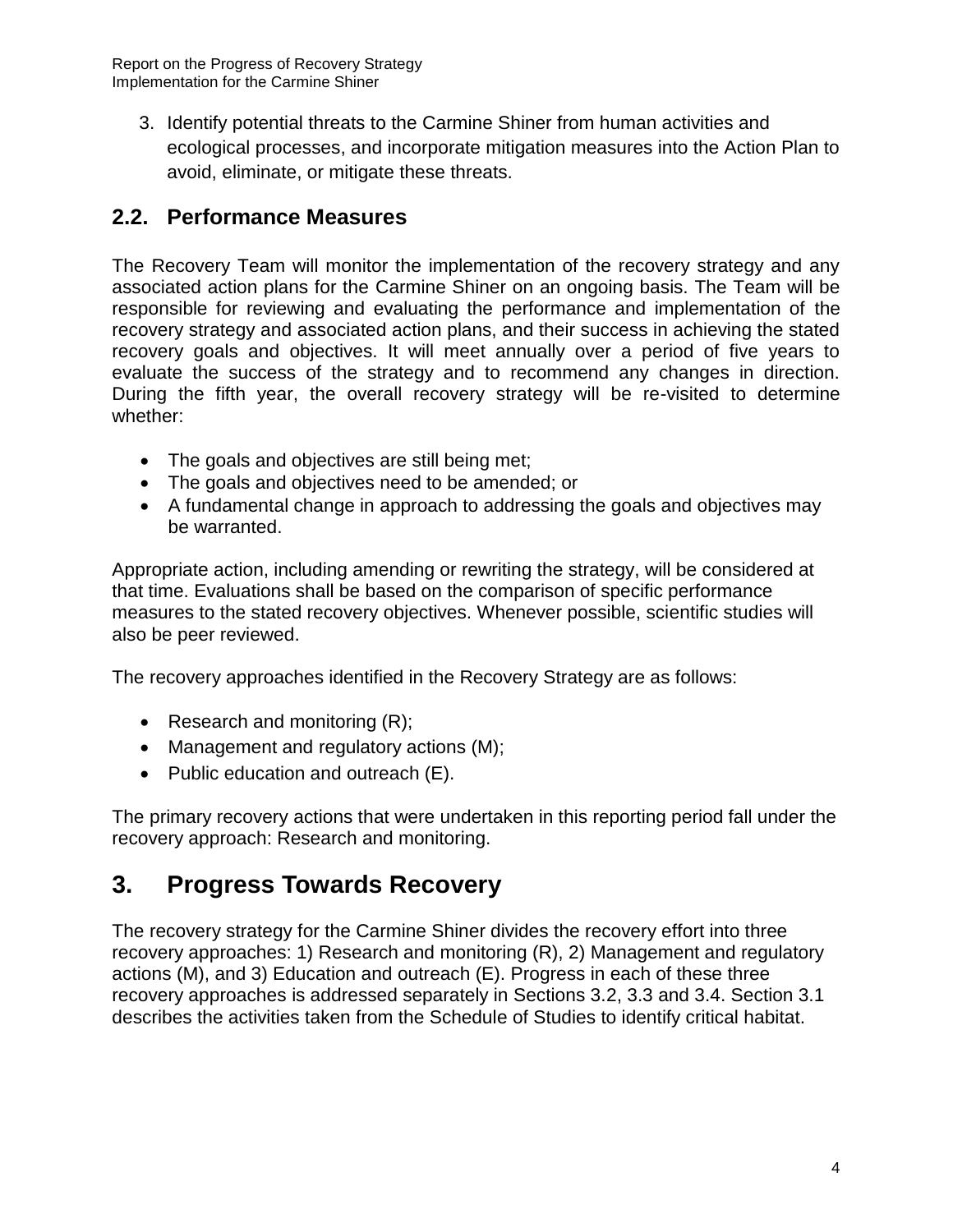# **3.1. Activities from the Schedule of Studies to Identify Critical Habitat**

| <b>Activities</b>                                                  | <b>Recovery</b><br>objectives<br>addressed <sup>1</sup> | <b>Results</b>                                                                                                                                                                                                                                                                                                                                                                                                                                                                                                                                                                                                                                                                                                                                                                           | <b>Agencies</b><br>involved | <b>Funding</b><br>sources | <b>References</b> |
|--------------------------------------------------------------------|---------------------------------------------------------|------------------------------------------------------------------------------------------------------------------------------------------------------------------------------------------------------------------------------------------------------------------------------------------------------------------------------------------------------------------------------------------------------------------------------------------------------------------------------------------------------------------------------------------------------------------------------------------------------------------------------------------------------------------------------------------------------------------------------------------------------------------------------------------|-----------------------------|---------------------------|-------------------|
|                                                                    |                                                         | Description of life history characteristics (Recovery approach: R1. Clarify life history requirements)                                                                                                                                                                                                                                                                                                                                                                                                                                                                                                                                                                                                                                                                                   |                             |                           |                   |
| Species life history                                               |                                                         | A large sample of Carmine Shiner were collected from the<br>$\bullet$<br>Birch River in 2011 for detailed analyses. Each fish was<br>processed for age, length, weight, gender, and sexual<br>maturity stage. Fecundity (number of eggs) was determined<br>for mature females. Data analyses are ongoing at this time.                                                                                                                                                                                                                                                                                                                                                                                                                                                                   | <b>DFO</b>                  | <b>DFO</b>                | n/a               |
|                                                                    |                                                         | Description of habitat use by life stage (Recovery approach: R5. Inventory habitat)                                                                                                                                                                                                                                                                                                                                                                                                                                                                                                                                                                                                                                                                                                      |                             |                           |                   |
| Fish survey and habitat<br>use assessment in<br><b>Birch River</b> | $\overline{2}$                                          | Field surveys to collect fish and habitat data were conducted<br>$\bullet$<br>from June - October 2011 in the Birch River. More fish were<br>caught in the downstream portion of the study area. Carmine<br>Shiner tended to use less silt and more sand habitat than<br>would be expected, based on availability. Gravel, cobble and<br>boulder habitat use was similar to availability. Habitat used<br>by the mature and immature fish did not vary significantly.<br>Data analyses are ongoing at this time.                                                                                                                                                                                                                                                                         | <b>DFO</b>                  | <b>DFO</b>                | n/a               |
|                                                                    |                                                         | Identification, location and inventory of habitat (Recovery approach: R3. Identify limiting factors)                                                                                                                                                                                                                                                                                                                                                                                                                                                                                                                                                                                                                                                                                     |                             |                           |                   |
| Inventory habitat:<br>Habitat assessment in<br><b>Birch River</b>  | 2, 3                                                    | In April 2011, the Birch River was surveyed with acoustic<br>$\bullet$<br>sonar equipment from its confluence with the Boggy River,<br>downstream to its confluence with the Whitemouth River, in<br>order to collect data on depth and substrate type. Over a<br>four day period, three parallel tracks were completed<br>approximately one third of the river width from the right and<br>left banks, and centre of the channel. Data analyses are<br>ongoing at this time.<br>At two locations in the Birch River and one location in the<br>$\bullet$<br>Boggy River, a complete year of hourly water temperature<br>data was collected from April 2011 to April 2012. At three<br>locations in the Birch River, two weeks of hourly oxygen<br>data was collected in September 2012. | <b>DFO</b>                  | <b>DFO</b>                | n/a               |

| Table 2. Research activities conducted/ongoing and associated with the Schedule of Studies to identify critical habitat. |  |  |
|--------------------------------------------------------------------------------------------------------------------------|--|--|
|--------------------------------------------------------------------------------------------------------------------------|--|--|

 $1$  Refers to all relevant recovery objectives from the recovery strategy as stated within Section 2.1.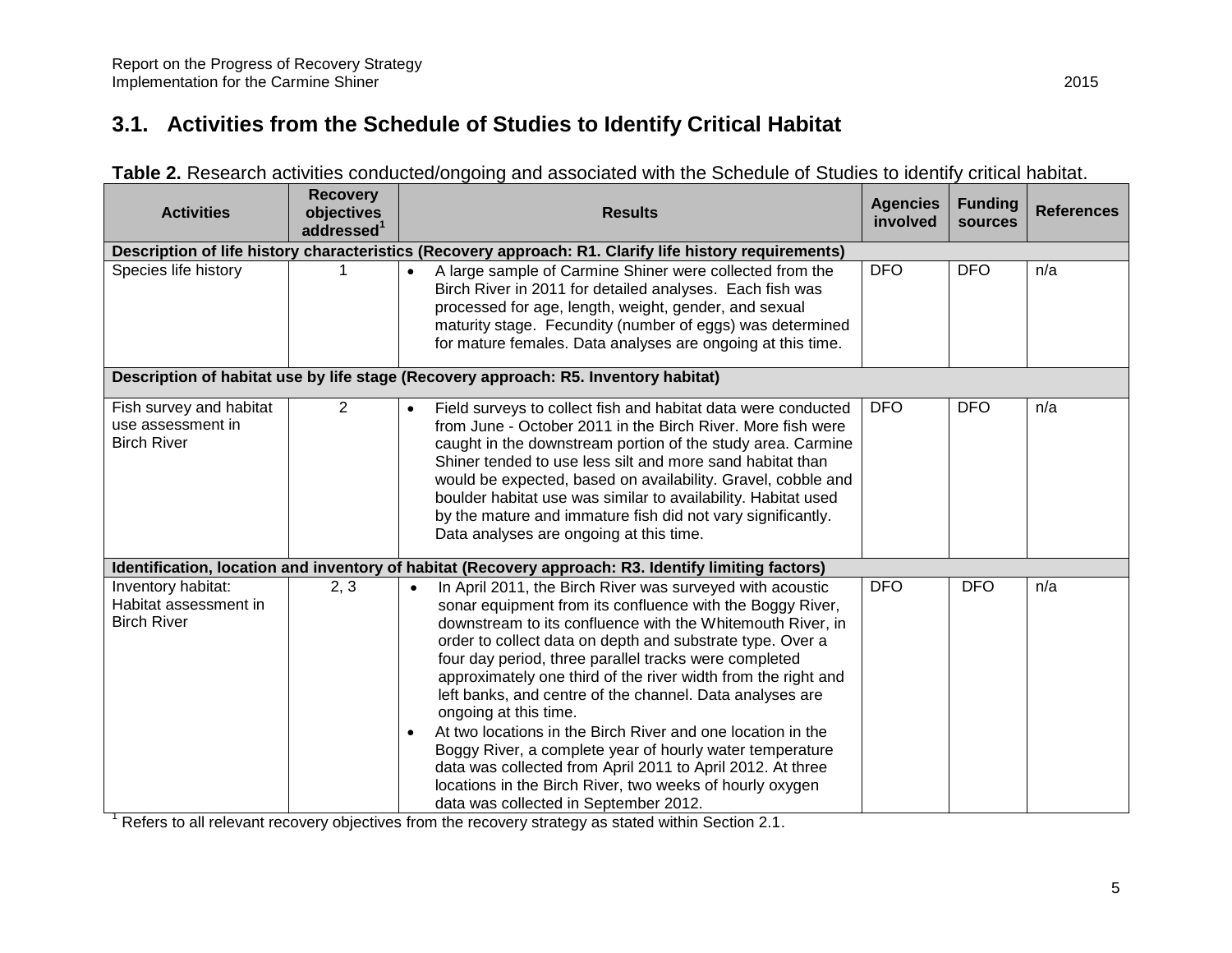# **3.2. Research and Monitoring Activities**

<span id="page-11-0"></span>

| <b>Activities</b>                                                                                          | <b>Recovery</b><br>objectives<br>addressed <sup>1</sup> | <b>Results</b>                                                                                                                                                                                                                                                                                                                                                                                                                                                                                                                                                                                                                                                                                                                                                                                         |            | <b>Funding</b><br>sources                                                                        | <b>References</b> |
|------------------------------------------------------------------------------------------------------------|---------------------------------------------------------|--------------------------------------------------------------------------------------------------------------------------------------------------------------------------------------------------------------------------------------------------------------------------------------------------------------------------------------------------------------------------------------------------------------------------------------------------------------------------------------------------------------------------------------------------------------------------------------------------------------------------------------------------------------------------------------------------------------------------------------------------------------------------------------------------------|------------|--------------------------------------------------------------------------------------------------|-------------------|
| Recovery approach: R2. Clarify species' distribution                                                       |                                                         |                                                                                                                                                                                                                                                                                                                                                                                                                                                                                                                                                                                                                                                                                                                                                                                                        |            |                                                                                                  |                   |
| Fish survey                                                                                                |                                                         | Additional sampling has been conducted in the Birch<br>$\bullet$<br>River. The sampling confirmed that Carmine Shiner were<br>present in the entire study area (52 km reach); an<br>upstream extension of the species known range by 7.5<br>river kilometres.                                                                                                                                                                                                                                                                                                                                                                                                                                                                                                                                          | <b>DFO</b> | <b>DFO</b>                                                                                       | n/a               |
| Recovery approach: R3. Identify limiting factors                                                           |                                                         |                                                                                                                                                                                                                                                                                                                                                                                                                                                                                                                                                                                                                                                                                                                                                                                                        |            |                                                                                                  |                   |
| Habitat preference and<br>avoidance of Carmine<br>Shiner in relation to<br>water temperature and<br>oxygen | 2                                                       | Oxygen concentrations within the distribution range of<br>$\bullet$<br>Carmine Shiner were extracted from long term data sets<br>and additionally measured over 24-hour periods. The<br>data revealed that hypoxia occurs spatially and<br>temporally in the Birch River.<br>Laboratory studies showed that the preferred<br>$\bullet$<br>temperature of Carmine Shiner is related to the oxygen<br>concentration. Consequently, the oxygen concentration in<br>the Birch River is likely to influence the habitat use of<br>Carmine Shiner. The publication of these research<br>results is expected for 2015.<br>Further research is needed to evaluate how growth,<br>$\bullet$<br>reproduction and survival of Carmine Shiner will be<br>affected by the low oxygen conditions in the Birch River. | <b>DFO</b> | DFO;<br><b>Fisheries</b><br>Enhance-<br>ment<br>Fund of<br>Manitoba<br>Water<br>Steward-<br>ship | n/a               |
| Recovery approach: R4. Monitor population trends                                                           |                                                         |                                                                                                                                                                                                                                                                                                                                                                                                                                                                                                                                                                                                                                                                                                                                                                                                        |            |                                                                                                  |                   |
| Population monitoring                                                                                      |                                                         | The data collected in the Birch River, 2011 could be used<br>as baseline relative abundance for Carmine Shiner. This<br>data could be compared to future data collections to<br>monitor population trends.                                                                                                                                                                                                                                                                                                                                                                                                                                                                                                                                                                                             | <b>DFO</b> | <b>DFO</b>                                                                                       | n/a               |

|  |  |  | Table 3. Research and monitoring activities conducted/ongoing since the completion of the recovery strategy. |
|--|--|--|--------------------------------------------------------------------------------------------------------------|
|  |  |  |                                                                                                              |

<sup>1</sup> Refers to all relevant recovery objectives from the recovery strategy as stated within Section 2.1.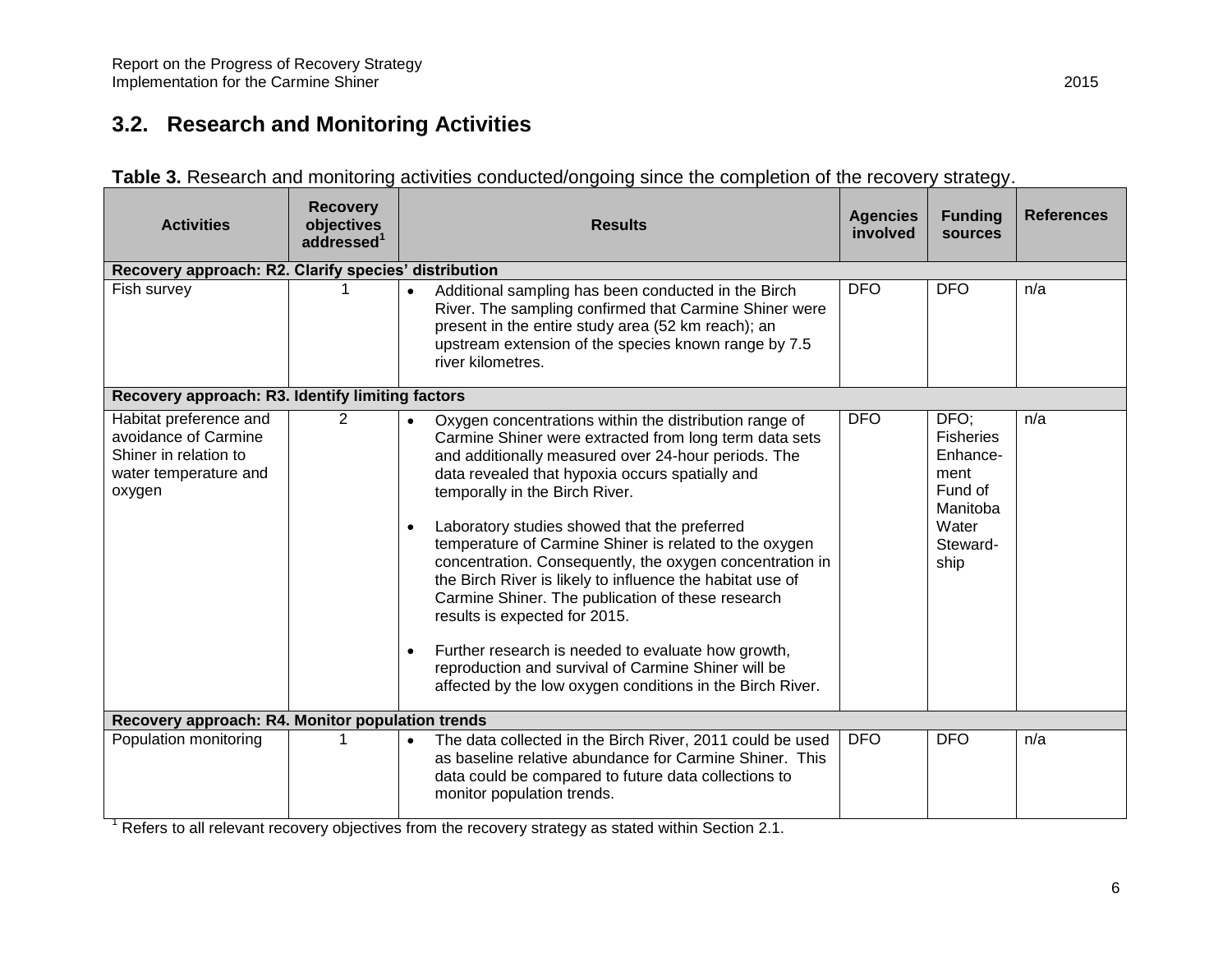## **3.3. Management and Regulatory Actions**

<span id="page-12-0"></span>

| <b>Activities</b>                                                   | <b>Recovery</b><br>objectives<br>addressed <sup>1</sup> | <b>Results</b>                                                                                                                                                                                                                                                                                                                                                                                                                                                                                                                                    | <b>Agencies</b><br>involved                                                                         | <b>Funding</b><br>sources                                          | <b>References</b> |
|---------------------------------------------------------------------|---------------------------------------------------------|---------------------------------------------------------------------------------------------------------------------------------------------------------------------------------------------------------------------------------------------------------------------------------------------------------------------------------------------------------------------------------------------------------------------------------------------------------------------------------------------------------------------------------------------------|-----------------------------------------------------------------------------------------------------|--------------------------------------------------------------------|-------------------|
| Recovery approach: M3. Protect habitat                              |                                                         |                                                                                                                                                                                                                                                                                                                                                                                                                                                                                                                                                   |                                                                                                     |                                                                    |                   |
| <b>Conservation easements</b><br>for riparian habitat<br>protection | 1, 2, 3                                                 | The Manitoba Habitat Heritage Corporation<br>$\bullet$<br>(MHHC) has a mandate to conserve, enhance<br>and restore fish and wildlife habitat by working<br>voluntarily with landowners and organizations.<br>Through the Habitat Stewardship Program,<br>MHHC has protected 199 acres of riparian<br>area along the Birch River and a further 70<br>acres of upland restored. This was done by<br>establishing three separate conservation<br>easements. Additional conservation easements<br>for Carmine Shiner habitat are a focus for<br>MHHC. | <b>MHHC</b>                                                                                         | Habitat<br>Stewardship<br>Program<br>DFO,<br>Environment<br>Canada | n/a               |
| Protection of riparian<br>habitat                                   | 1, 2, 3                                                 | Manitoba Conservation and Water Stewardship<br>$\bullet$<br>Forestry and Fisheries Branches have<br>integrated (in 2013) protection of riparian<br>habitat within the provincial forest<br>management plan for the area that includes the<br>Birch/ Whitemouth river watershed.                                                                                                                                                                                                                                                                   | Manitoba<br>Conservation<br>and Water<br>Stewardship-<br>Forestry and<br>Fisheries<br><b>Branch</b> | n/a                                                                | n/a               |

**Table 4.** Management and regulatory actions conducted/ongoing since the completion of the recovery strategy.

<sup>1</sup> Refers to all relevant recovery objectives from the recovery strategy as stated within Section 2.1.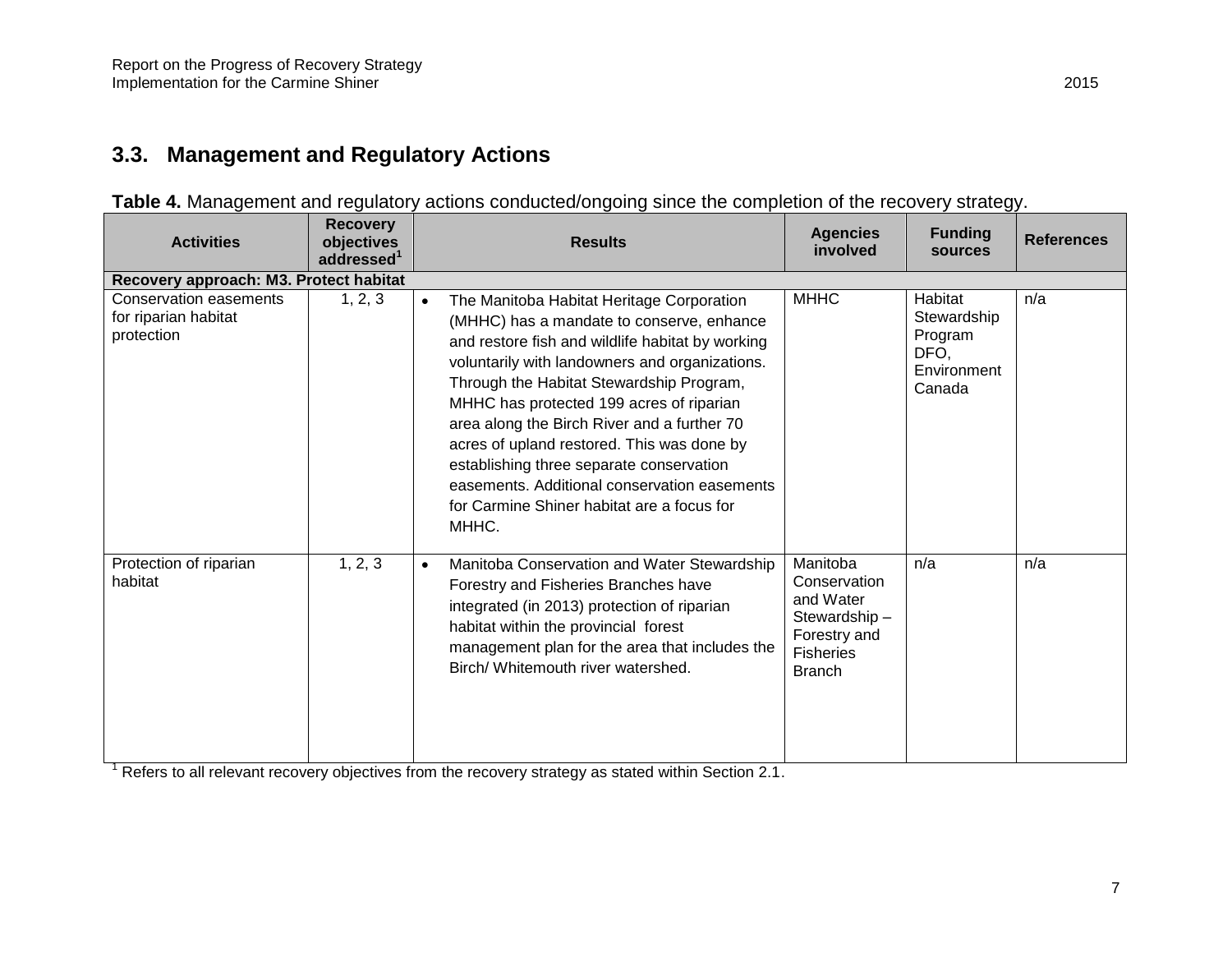## **3.4. Public Education and Outreach Activities**

| Table 5. Public education and outreach activities conducted/ongoing since the completion of the recovery strategy. |  |  |  |  |
|--------------------------------------------------------------------------------------------------------------------|--|--|--|--|
|--------------------------------------------------------------------------------------------------------------------|--|--|--|--|

<span id="page-13-0"></span>

| <b>Activities</b>                                 | <b>Recovery</b><br>objectives<br>addressed <sup>1</sup>                                                               | <b>Results</b>                                                                                                                                                                                                                                                                                                                                                                                                                                                                                                                                                                                                                                                                                                                                                                                                                                                                                                                      | <b>Agencies</b><br>involved | <b>Funding</b><br><b>sources</b> | <b>References</b> |  |  |  |
|---------------------------------------------------|-----------------------------------------------------------------------------------------------------------------------|-------------------------------------------------------------------------------------------------------------------------------------------------------------------------------------------------------------------------------------------------------------------------------------------------------------------------------------------------------------------------------------------------------------------------------------------------------------------------------------------------------------------------------------------------------------------------------------------------------------------------------------------------------------------------------------------------------------------------------------------------------------------------------------------------------------------------------------------------------------------------------------------------------------------------------------|-----------------------------|----------------------------------|-------------------|--|--|--|
|                                                   | Recovery approach: E1. Improve awareness of the species<br>Recovery approach: E2. Encourage stakeholder participation |                                                                                                                                                                                                                                                                                                                                                                                                                                                                                                                                                                                                                                                                                                                                                                                                                                                                                                                                     |                             |                                  |                   |  |  |  |
|                                                   |                                                                                                                       |                                                                                                                                                                                                                                                                                                                                                                                                                                                                                                                                                                                                                                                                                                                                                                                                                                                                                                                                     |                             |                                  |                   |  |  |  |
| Workshops, conferences,<br>education and outreach | 1, 2, 3                                                                                                               | Multiple presentations and informal discussions with<br>$\bullet$<br>respect to Carmine Shiner, its status as a Species at<br>Risk, and its critical habitat were conducted; including:<br>Prairie Conservation and Endangered Species<br>$\circ$<br>Conference, Red Deer, Alberta, February<br>2013;<br><b>Great Plains Fishery Workers Association</b><br>$\circ$<br>Annual Meeting, Winnipeg, February 2013;<br>and<br>National Fish and Wildlife Conservation<br>$\bigcirc$<br>Congress, Ottawa, May 2012.<br>The conferences and workshops ranged from<br>local/provincial to Prairie and Great Plains-based to bi-<br>national. Participants included; local, provincial and<br>federal governments, First Nations, NGO's, academia,<br>industry, community and farm-based groups.<br>This information is also included in an education<br>package about prairie species that is made available to<br>teachers and educators. | <b>DFO</b>                  | <b>DFO</b>                       | n/a               |  |  |  |

<sup>1</sup> Refers to all relevant recovery objectives from the recovery strategy as stated within Section 2.1.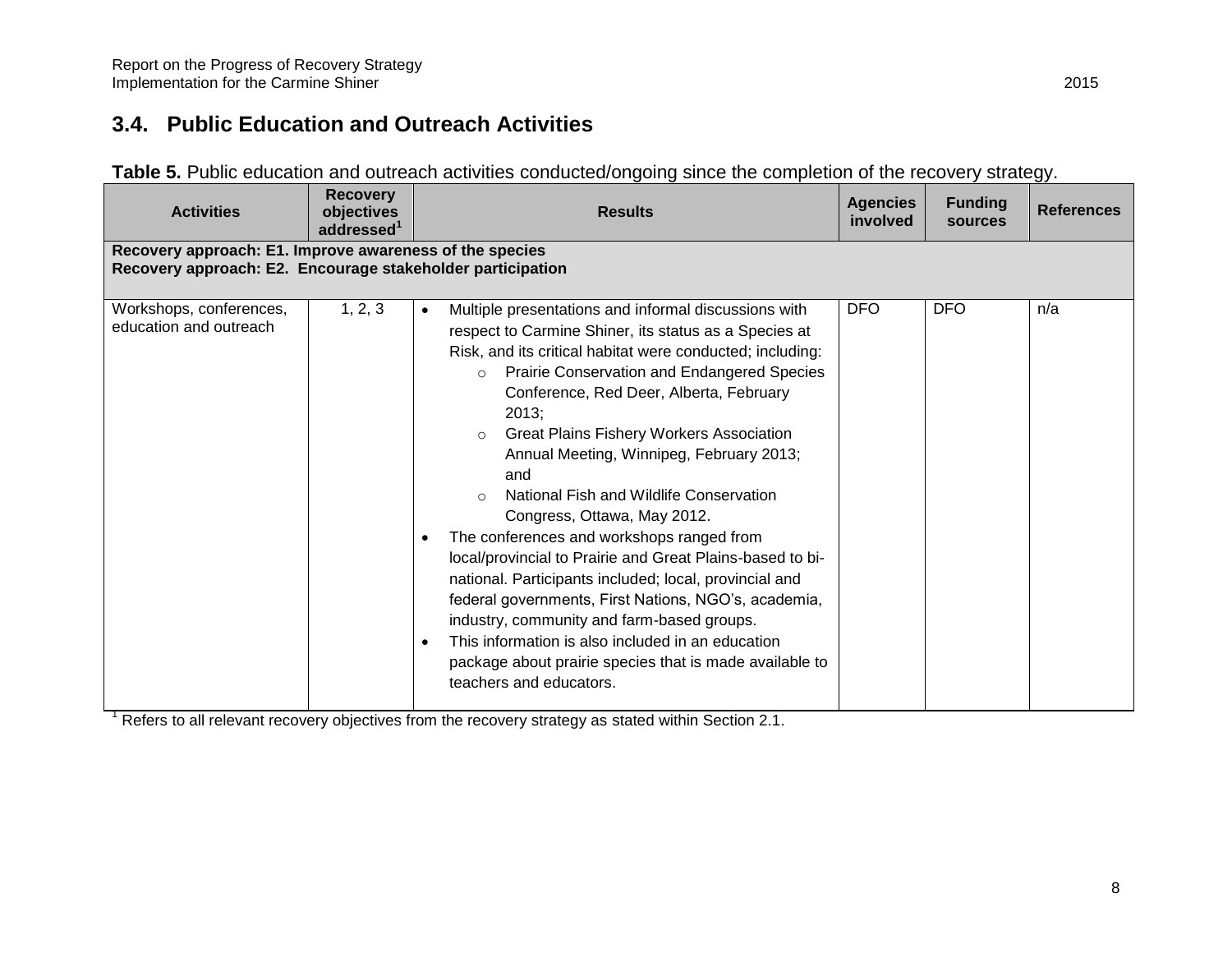### <span id="page-14-0"></span>**3.5. Summary of Progress Towards Recovery**

Implementation of the recovery objectives have been assessed as follows:

1. Maintain Carmine Shiner populations at their current abundance and within their present distribution within the Whitemouth, Birch and Winnipeg river systems.

No known instances of population or habitat decline have occurred and there is no information to suggest that the population has declined.

2. Identify and protect critical habitat of the Carmine Shiner.

Critical habitat was not identified in the 2008 recovery strategy. However, the 2011 surveys provided preliminary information on critical habitat; which was used to update the recovery strategy in 2013. To protect critical habitat for the Carmine Shiner, a Critical Habitat Order will be finalized in 2015.

3. Identify potential threats to the Carmine Shiner from human activities and ecological processes and incorporate mitigation measures into the Action Plan to avoid, eliminate, or mitigate these threats.

The Carmine Shiner Species at Risk Recovery Team meets yearly and has discussed updates to the Carmine Shiner Recovery Strategy. The recovery goal and objectives remain the same and a revised recovery strategy was updated to include the identification of critical habitat. Potential threats to the Carmine Shiner remain static. In 2011, Fisheries and Oceans Canada conducted an advisory meeting (DFO 2013) to assess the recovery potential of the Carmine Shiner. Experts from Fisheries and Oceans Canada, the province of Manitoba, and academia were invited to participate in the meeting. The Recovery Potential Assessment of Carmine Shiner (*Notropis percobromus*) in Canada was published in May 2013.

**Action plans:** The action plan for the Carmine Shiner was developed with the Carmine Shiner Recovery Team and will be finalized in 2015.

## <span id="page-14-1"></span>**4. Recommendations**

The goal of the 2008 recovery strategy "*To maintain self-sustaining populations of the Carmine Shiner by reducing or eliminating potential threats to the species and its habitats*" remains valid. There is no evidence that the distribution, abundance or habitat has declined in the Whitemouth, Birch and Winnipeg river systems.

As a result of the information collected since 2008, the recovery strategy was revised and re-posted to the Species at Risk Public Registry in 2013 to include the identification of critical habitat. Future revisions to the recovery approaches may be warranted and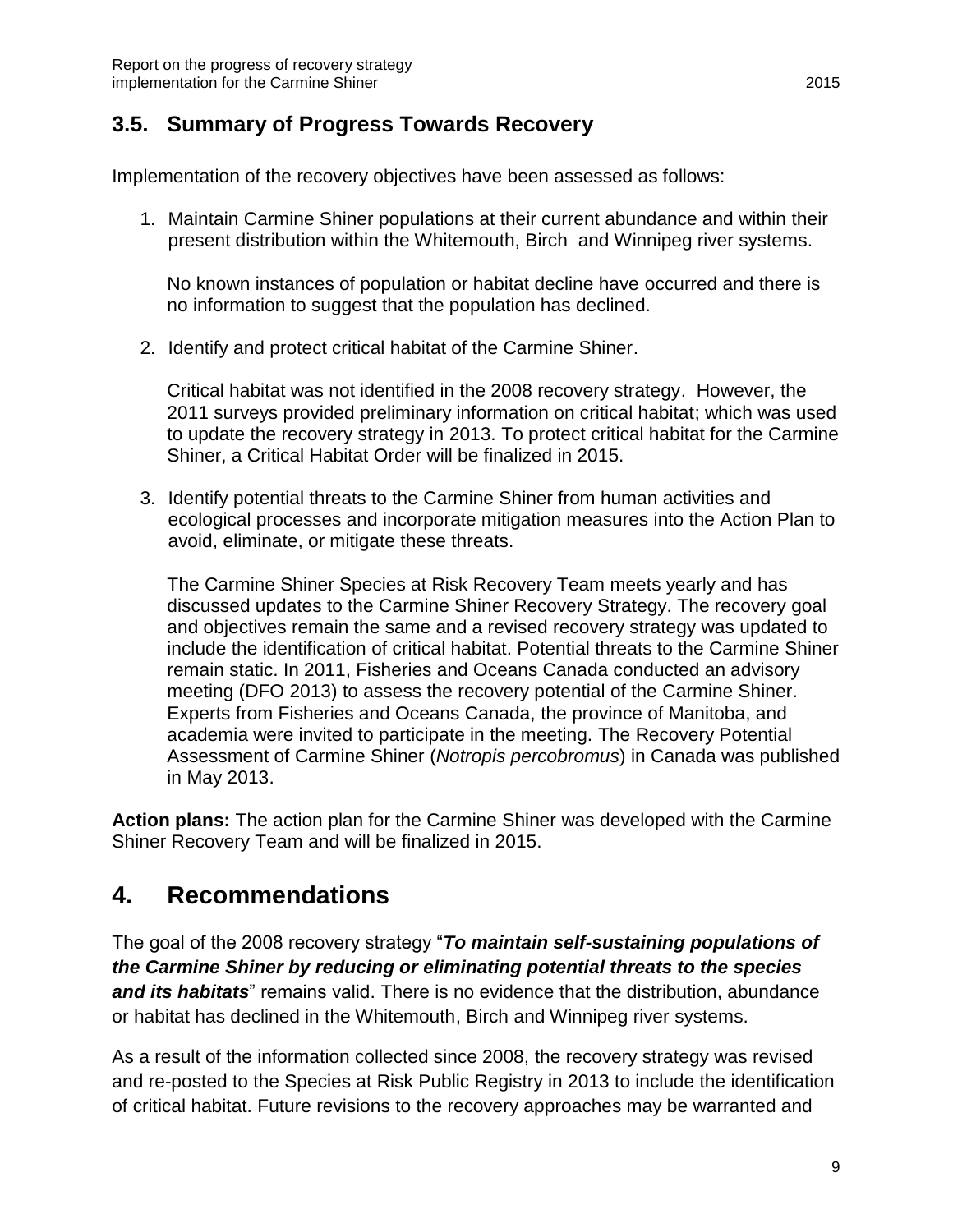recovery goals and objectives may be revised to include more specific goals; however, the overall goal of maintaining a self-sustaining population should remain the same.

# <span id="page-15-0"></span>**5. References**

- Committee on the Status of Endangered Wildlife in Canada (COSEWIC). 2006. COSEWIC assessment and update status report on the carmine shiner (*Notropis percobromus)* in Canada. Ottawa. vi + 29 pp.
- [DFO. 2013.](http://www.dfo-mpo.gc.ca/csas-sccs/Publications/SAR-AS/2013/2013_015-eng.html) Recovery potential assessment of Carmine Shiner (*Notropis percobromus*) in Canada. DFO Can. Sci. Advis. Sec. Sci. Advis. Rep. 2013/015.
- [Fisheries and Oceans Canada. 2008.](http://www.sararegistry.gc.ca/virtual_sara/files/plans/rs_Carmine_shiner_0208_e.pdf) Recovery Strategy for the Carmine Shiner (*Notropis percobromus*) in Canada. Species at Risk Act Recovery Strategy Series. Fisheries and Oceans Canada, Ottawa. viii + 40 pp.
- [Fisheries and Oceans Canada. 2013.](http://www.sararegistry.gc.ca/virtual_sara/files/plans/rs_tete_carminee_carmine_shiner_1013c_e.pdf) Recovery Strategy for the Carmine Shiner (*Notropis percobromus*) in Canada. Species at Risk Act Recovery Strategy Series. Fisheries and Oceans Canada. Ottawa. viii + 46 pp.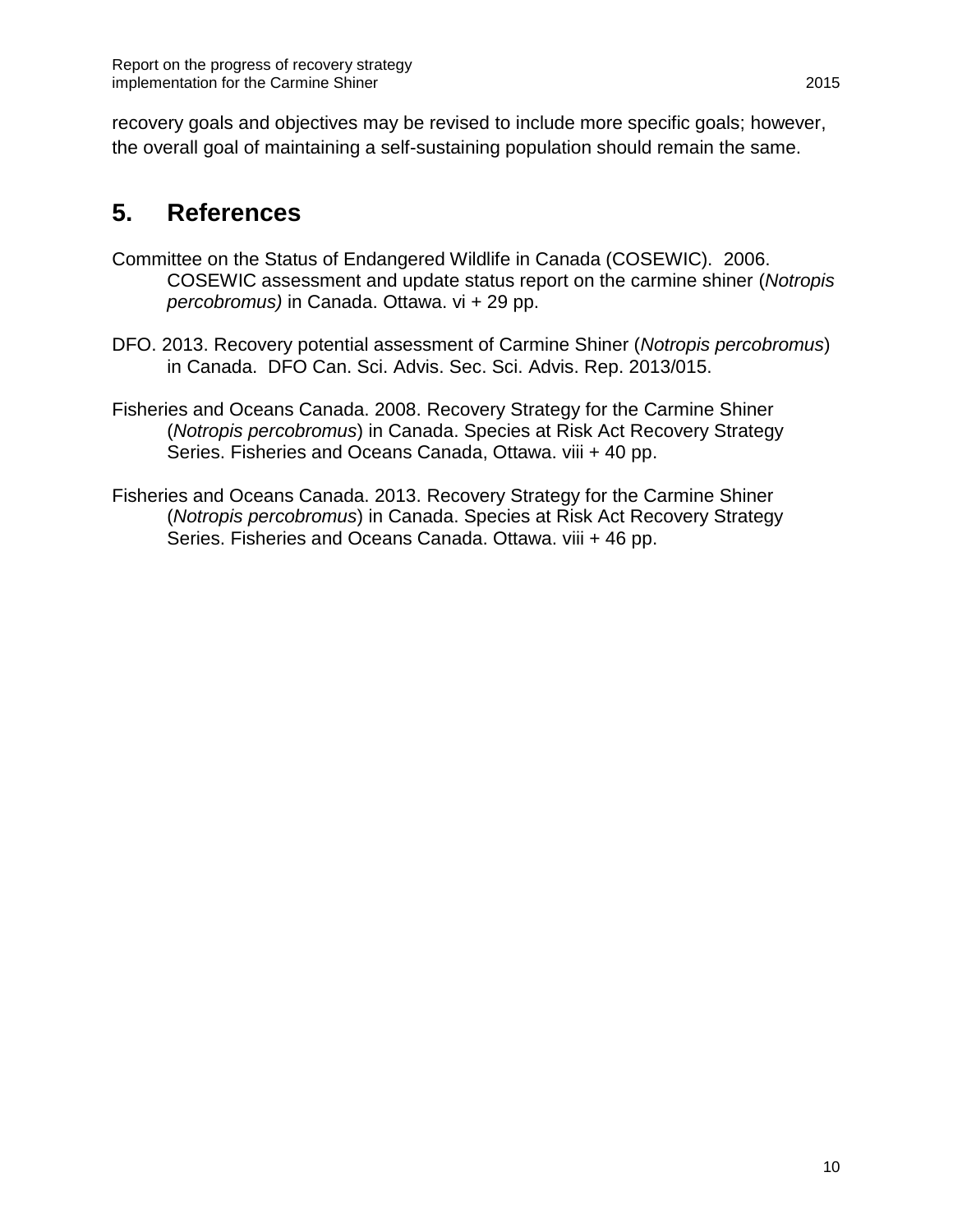# <span id="page-16-0"></span>**Appendix**

Threats assessment analysis

Knowledge of the threats to a species and potential to mitigate those threats is fundamental to a species' recovery. In this assessment, the Carmine Shiner Recovery Team identified the following threats for consideration:

- **Over-exploitation**
	- o Bait fisheries
- **Species introductions**
	- o Predation
	- o Competition
	- o Food chain disruption
- **Habitat loss/degradation**
	- o Flow alteration
	- o Shoreline/riparian development
	- o Landscape changes
	- o Climate change
- **Pollution**
	- o Point sources
	- o Non-point sources
- **Other**
	- o Scientific sampling
	- o Hybridization

Because so little is known of the species' life history and habitat requirements, the assessment of each potential threat was qualitative rather than quantitative, with each factor being rated as "low", "moderate" or "high". These assessments were based on the best professional judgement of the Recovery Team, and determined by consensus following discussions. For each potential threat at each location where the species is known to occur, the following factors were considered:

**Likelihood of occurrence** – The probability of a threat occurring. Those that presently affect the species were rated "high".

**Extent of occurrence** - The spatial range of each identified threat. Those that affect most or all of the area occupied by the species were rated "high".

**Severity of impac**t – The severity of the direct or indirect impact of a threat on the survival or recovery of the species. Impacts with the potential to extirpate the species were rated "high".

**Immediacy of impact** - The immediacy of the anticipated impact from a threat. Ongoing threats that are impacting the species were rated "high".